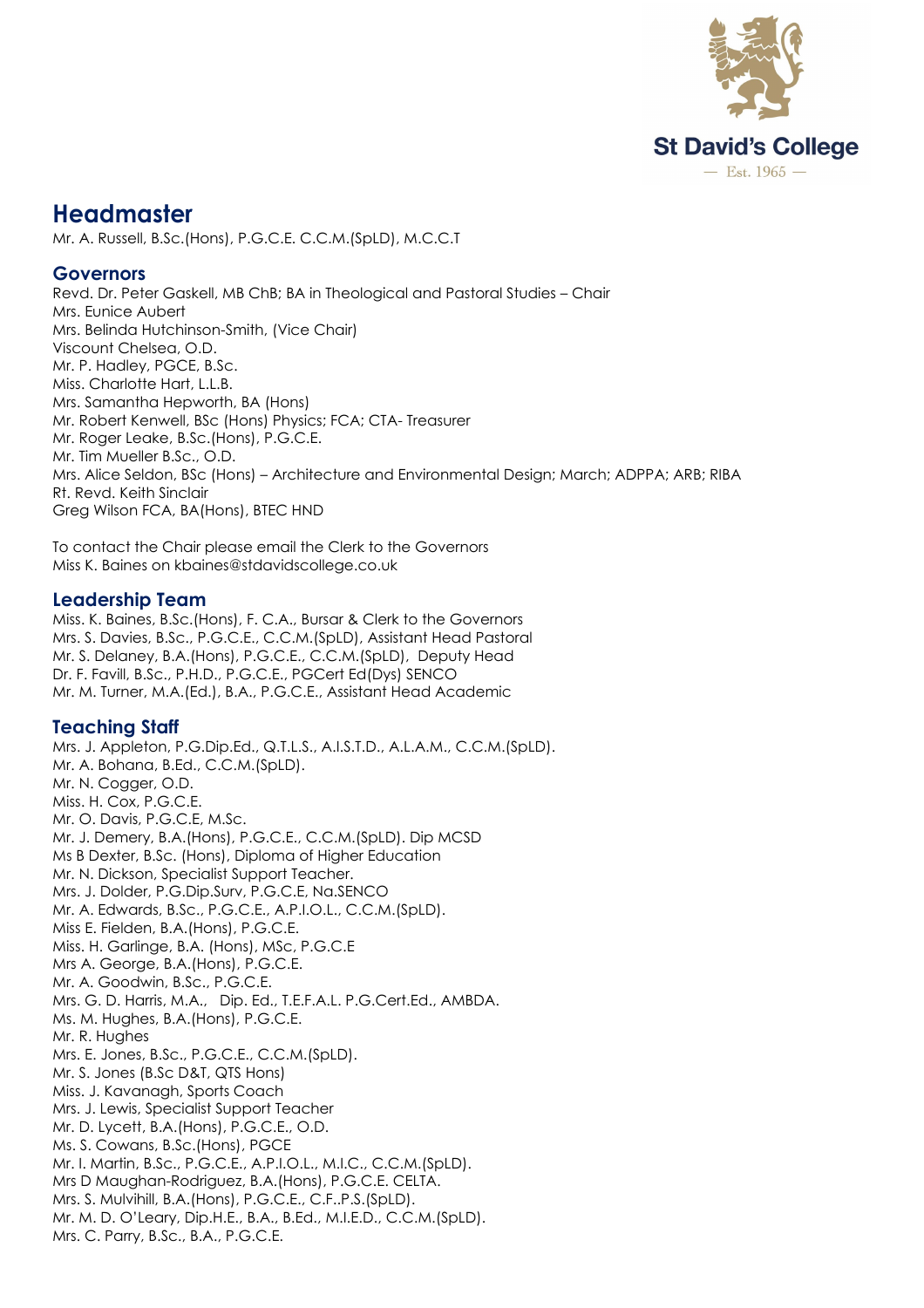

Mr. L. Pettitt, B.Sc., P.G.C.E., C.C.M.(SpLD). Mr. M. Roberts, B.Sc. (Hons), C.C.M.(SpLD). Mrs. P. Roberts, B.A.(Hons), P.G.C.E. C.C.M.(SpLD). Mrs. K. Russell, B.A.(Hons), P.G.C.E. Mr. S. Scarff, B.A.(Hons), P.G.C.E., C.C.M.(SpLD). Miss. F. Smith, B.A., P.G.C.E. C.F.P.S.(SpLD) Mr. J. Tatam, B.A., P.G.C.E. Mrs. J. Turner, B.A., M.A., P.G.C.E., T.E.F.L., C.F.P.S.(SpLD). Mrs. C Underwood, B.A. (Hons), P.G.C.E, T.E.F.L. Adv Dip (SEN) Mr. C. Watson. BSc (Hons) P.G.C.E. Miss. J. Wilcockson, B.Sc., P.G.C.E., C.C.M.(SpLD).

## **Part Time Teaching Staff**

Mrs. R. Anderson, B.Ed., C.F.P.S.(SpLD). Mrs. S. Clayton, B.Ed., P.G.C.E. Adv. Dipl. S.E.N. Miss. C. Crowther, B.Sc., P.G.C.E. Mrs. K. Delaney, B.Sc. Mrs. S. Edwards, B.Ed., Adv. Dip. Maths Ed., C.C.M.(SpLD). Mr. J. Fletcher, M.A. C.F.P.S.(SpLD), P.G.D.C. Mrs. J. Hadcock, B.Sc. (Hons) P ..G.C.E., C.C.M. (SpLD). Mrs. L. Hay, B.Ed. (Hons), C.F.P.S.(SpLD). Mrs. M. Henderson, Specialist Support Teacher. Mrs. C. Higham, Specialist Support Teacher Mrs. B. Hughes, Specialist Support Teacher. Mr. C. P. Jowett, B.Ed., C.C.M.(SpLD). Miss. G. Milner-Hughes, M.A., P.G.C.E., C.F.P.S.(SpLD) Miss. C. Parry-Jones, B.Sc.(Hons), Fento 7307 Mrs. D. Peevor, B.A.(Hons), P.G.C.E. (Secondary), P.G.Cert.Ed.(Dyslexia), ATS (Dyslexia) Miss. J. Riley, B.A., P.G.C.E., P.G.Dip.Ed.Adv., C.F.P.S.(SpLD). Mrs. G. Roberts, B.Ed., C.F.P.S.(SpLD). Mrs. S. Stephenson, B.Sc. (Hons), P.G.C.E., C.C.M.(SpLD). Mrs. S Wareing, BSc Hons and PGCE (Specialist Support-TEMP)

# **House Parents**

Tryfan House - Mr. & Mrs. Cogger Snowdon House - Mr. & Mrs. Demery Junior Matron - Miss E. Fielden Cader House - Mr. & Mrs. Mulvihill Augusta House - Mr. & Mrs. Appleton

## **House Assistants**

Cader House - Mr. A Astbury Augusta House – Miss. J. Soutter, B.Sc (hons),O.D. WOO. Tryfan House - Mr. A, Richards-Carr, B.A.(Hons, MA of Arts Miss. A. Maestra Marketing and Admissions Assistant Snowdon House – Mr J Williams Hetty House – Mr. S. Vidal

# **Headmaster's Secretary/ PA**

Mrs. S. Oliver-Harris, Heads PA Miss. L. Brierley, School Secretary

## **Bursary**

Mrs. V. Edwards, Purchase Ledger Manager Mrs. C. Irons, Fees Manager Mrs. R. Jones, Assoc. C.I.P.D., HR and Admin/Assist Bursar Miss. R. Sims, Payroll Manager/ Assist Bursar

# **Marketing & Admissions**

Ms. S, Chandran. Registrar Mr. B. Fitzgerald B.A. (Hons), Marketing Manager Mrs. M. Jones, Press Officer

## **Chaplaincy**

Mr. E, Gray. BA (Hons) Chaplain Mrs. B. Gray, O.D. B.Sc. (Hons), M. Arch, Additional Chaplain Mr. E. Butt, Chaplaincy Intern Miss. S. Watkins, Chaplaincy Intern Revd. T. R. Hall, B.A.,(Hons) L.Th., A.D.Rg. accred., C.C.M.(SpLD), Chaplain Emeritus & External Relations